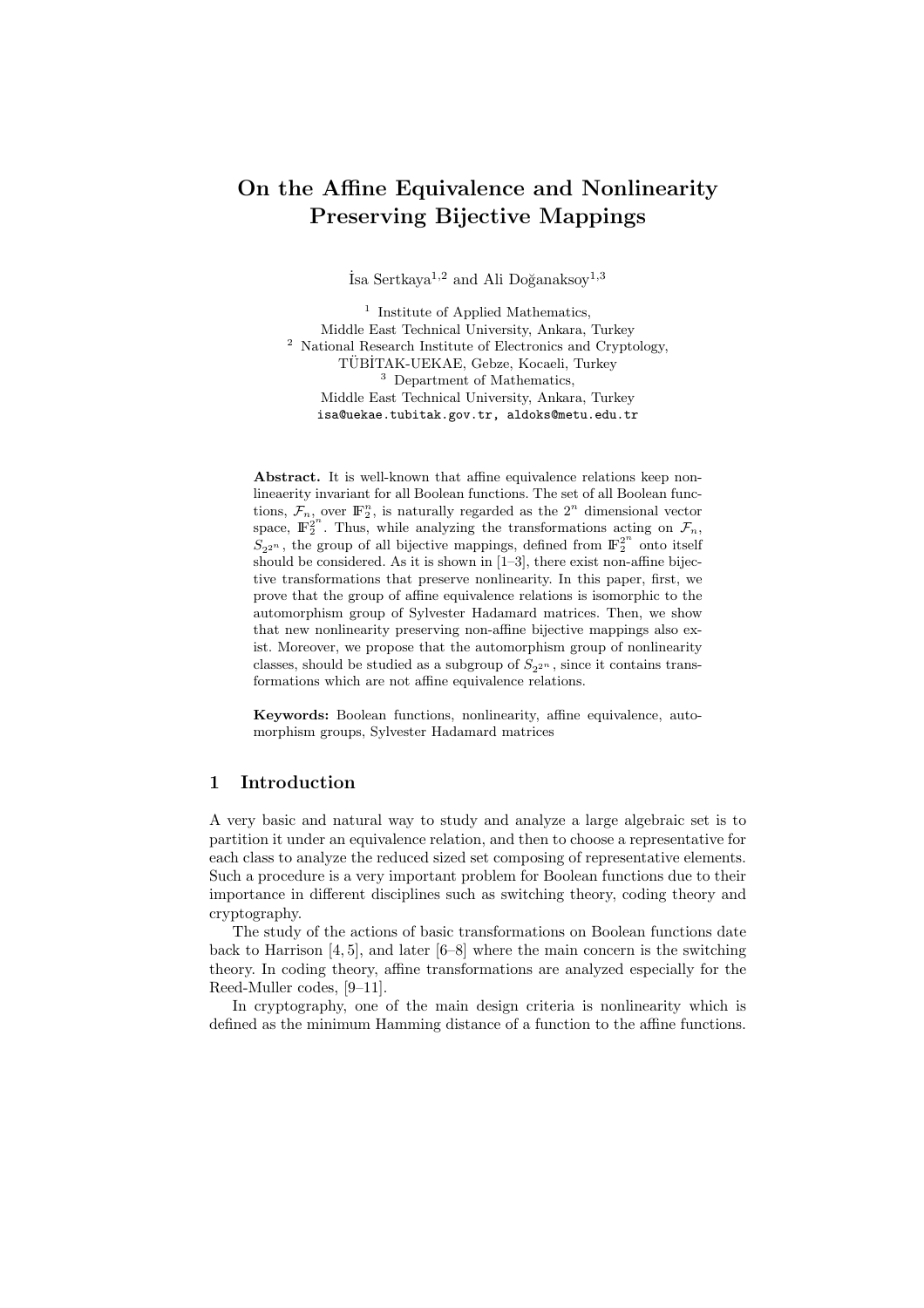Hence, partitioning the set of Boolean functions into disjoint classes with respect to their nonlinearity values, enumerating highly nonlinear Boolean functions, constructing new function types with desired properties are important, yet open problems. Due to the previous studies and their simple structures, generally affine equivalence relations are used for determining the equivalence classes. Meier and Staffelbach, in [12], showed that nonlinearity is invariant under the action of  $AGL_n$ , then Preneel, in [13], proved affine equivalence relations (mappings belonging to  $AGL_n \ltimes \mathcal{A}_n$ , also preserve nonlinearity. Moreover, in [14], so called CCZ-equivalence is proposed, but in [15], it is proved that two Boolean functions are CCZ-equivalent if and only if they are affine equivalent. Further reading can be found in [16–18].

Naturally, the set of all Boolean functions can be seen as the  $2<sup>n</sup>$  dimensional vector space  $\mathbb{F}_2^{2^n}$  over  $\mathbb{F}_2$ . Hence, expanding the set of transformations to all bijective transformations that can be defined over  $\mathbb{F}_2^{2^n}$  $2^{\infty}$ , namely to  $S_{2^{2^n}}$ , is a reasonable extension. In [1–3], the authors analyzed such mappings, and showed existence of non-affine mappings.

In this paper, first, we give notations and review affine equivalence relations, then we prove that the group of affine equivalence relations exactly determines, and thus is isomorphic to, the automorphism group of Sylvester Hadamard matrices. Then, we give examples of new nonlinearity preserving non-affine mappings. Moreover, we discuss the main concerns about the automorphism group of Boolean functions, nonlinearity classes and instead of the restricting to affine equivalence relations, we propose that it should be studied as a subgroup of  $S_{2^{2^n}}$ .

#### 2 Preliminaries

In this section, we fix the notation and state the necessary definitions relating to Boolean functions and nonlinearity criteria in cryptography.

Let  $\mathbb{F}_2^n$  be the set of all *n*-tuples of elements belonging to  $\mathbb{F}_2$  (Galois field of order two). Naturally,  $\mathbb{F}_2^n$  possesses an *n*-dimensional vector space structure over  $\mathbb{F}_2$  and assumes *lexicographical* ordering. Hence, it is possible to represent the vectors of  $\mathbb{F}_2^n$  as;  $\alpha_0 = (0, 0, \ldots, 0) < \alpha_1 = (0, 0, \ldots, 0, 1) < \ldots < \alpha_{2^n - 1} =$  $(1, 1, \ldots, 1).$ 

A Boolean function  $f: \mathbb{F}_2^n \to \mathbb{F}_2$  maps a binary *n*-tuple to a single binary output. Most common ways to represent a Boolean function  $f : \mathbb{F}_2^n \to \mathbb{F}_2$ uniquely is either by its truth table or algebraic normal form:

– The truth table of f is the  $2^n$  tuple

$$
T_f = (f(\alpha_0), f(\alpha_1), \dots, f(\alpha_{2^n-1}))
$$

where  $\alpha_i \in \mathbb{F}_2^n$  are as defined above.  $-$  The *algebraic normal form* of f is

 $f(x_n, x_{n-1}, \ldots, x_1) = c_0 \oplus c_1 x_1 \oplus \cdots \oplus c_n x_n \oplus c_1 2 x_1 x_2 \oplus \cdots \oplus c_1 2 \ldots n x_1 x_2 \cdots x_n$ 

where  $c_0, c_1, \ldots, c_{12\cdots n} \in \mathbb{F}_2$ .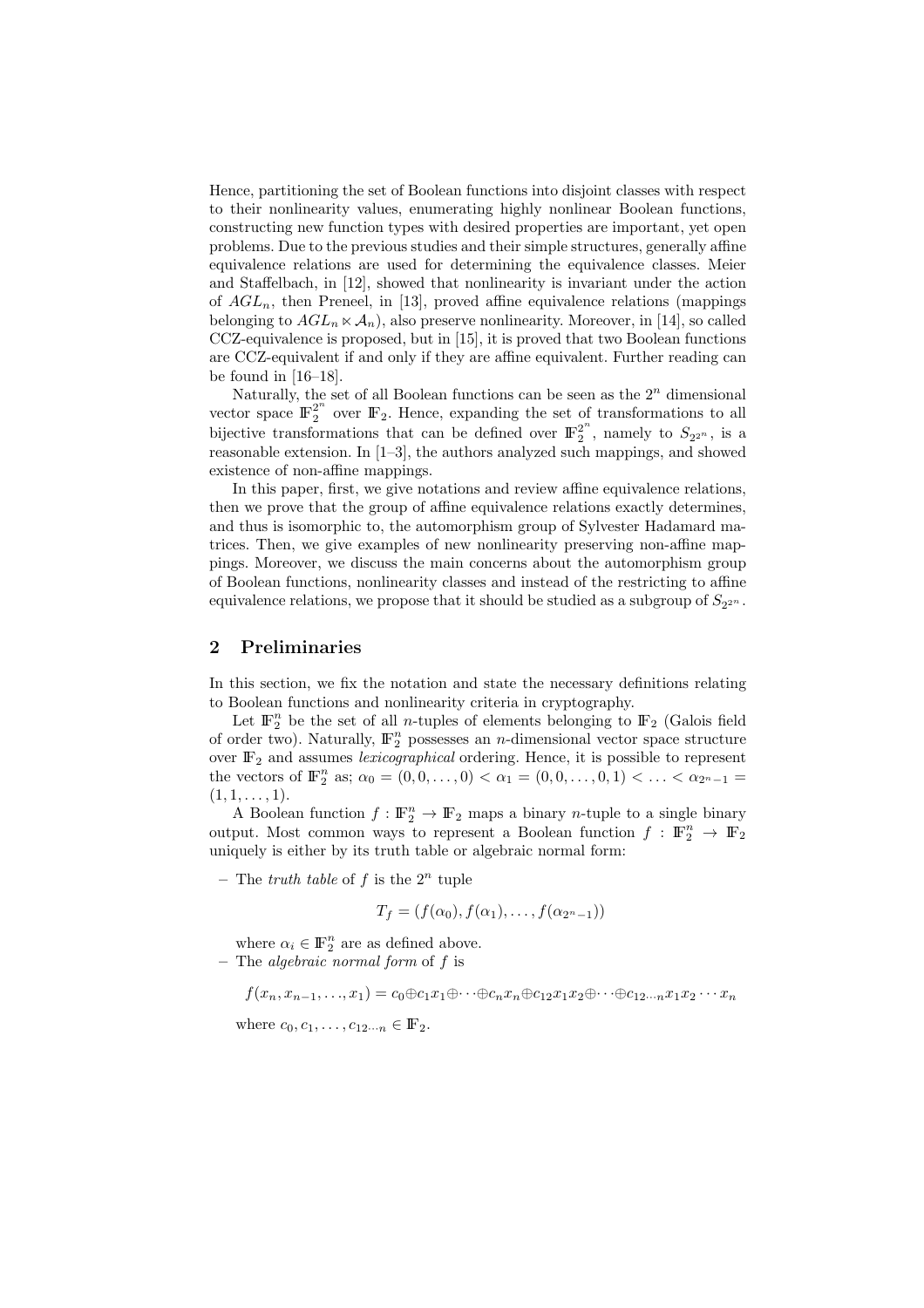The set of all Boolean functions defined on  $\mathbb{F}_2^n$  is denoted by  $\mathcal{F}_n$  and trivially its cardinality  $|\mathcal{F}_n|$  is  $2^{2^n}$ . Indeed, by considering the truth tables or the coefficients of algebraic normal form as a vector of length  $2^n$  with elements from  $\mathbb{F}_2$ ,  $\mathcal{F}_n$ can regarded as  $\mathbb{F}_2^{2^n}$ .

The degree,  $deg(f)$ , of the algebraic normal form a function f is called alge*braic degree*, or shortly degree, of  $f$ . A Boolean function  $f$  is called *affine* if its degree is at most 1, i.e. it is of the form

$$
f(x_n, x_{n-1}, \ldots, x_1) = c_0 \oplus c_1 x_1 \oplus \cdots \oplus c_n x_n
$$

or, equivalently,

$$
f(x_n, x_{n-1}, \ldots, x_1) = \langle c, x \rangle \oplus c_0.
$$

where  $c_0 \in \mathbb{F}_2$  and  $\langle c, x \rangle = c_1 x_1 \oplus \cdots \oplus c_n x_n$  is the standard inner product defined over  $\mathbb{F}_2^n$ . The set of all affine Boolean functions on  $\mathbb{F}_2^n$  is denoted by  $\mathcal{A}_n$ .

The *Hamming weight* of a vector  $\alpha \in \mathbb{F}_2^n$ , denoted by  $w(\alpha)$ , is the number of ones in  $\alpha$ . The *support* of a function  $f \in \mathcal{F}_n$  is defined to be the set  $\{\alpha \in$  $\mathbb{F}_2^n | f(\alpha) = 1$  and is denoted by  $Supp(f)$ . Obviously, Hamming weight of f,  $w(f)$ , is equal to the cardinality of the support of f, i.e.  $w(f) = |Supp(f)|$ .

The Hamming distance between two functions  $f, g \in \mathcal{F}_n$  is defined as the number of different components in their truth tables, or the Hamming weight of  $f \oplus g$ ,  $w(f \oplus g)$ , is denoted by  $d(f, g)$ . The nonlinearity,  $N_f$ , of a function f is its distance to the nearest affine function:

$$
N_f = \min_{g \in \mathcal{A}_n} d(f, g)
$$

The Walsh transform<sup>4</sup> of a function f is defined as

$$
W_f(\omega) = \sum_{x \in \mathbb{F}_2^n} (-1)^{f(x) \oplus \langle x, \omega \rangle}
$$

where  $\omega \in \mathbb{F}_2^n$  and  $\langle x, \omega \rangle$  being the standard inner product on  $\mathbb{F}_2^n$ . The truth table of the Walsh transform,

$$
W_f = (W_f(\alpha_0), W_f(\alpha_1), \dots, W_f(\alpha_{2^n-1}))
$$

is called the Walsh Spectrum of f and it can also be expressed as,

$$
W_f = \zeta_f H_n
$$

where  $\zeta_f = ((-1)^{f(\alpha_0)}, (-1)^{f(\alpha_1)}, \ldots, (-1)^{f(\alpha_{2^{n-1}})})$  is the truth table of the signed function  $(-1)^{f(x)}$  of f and  $H_n$  is the  $2^n \times 2^n$  Sylvester Hadamard matrix.

Nonlinearity of a function  $f$  can also be expressed with the Walsh transform of f as

$$
N_f = 2^{n-1} - \max_{\omega \in \mathbb{F}_2^n} |W_f(\omega)|.
$$

<sup>&</sup>lt;sup>4</sup> It is also called Walsh Hadamard transform, and is the discrete Fourier transform of the function  $(-1)^{f(x)}$ .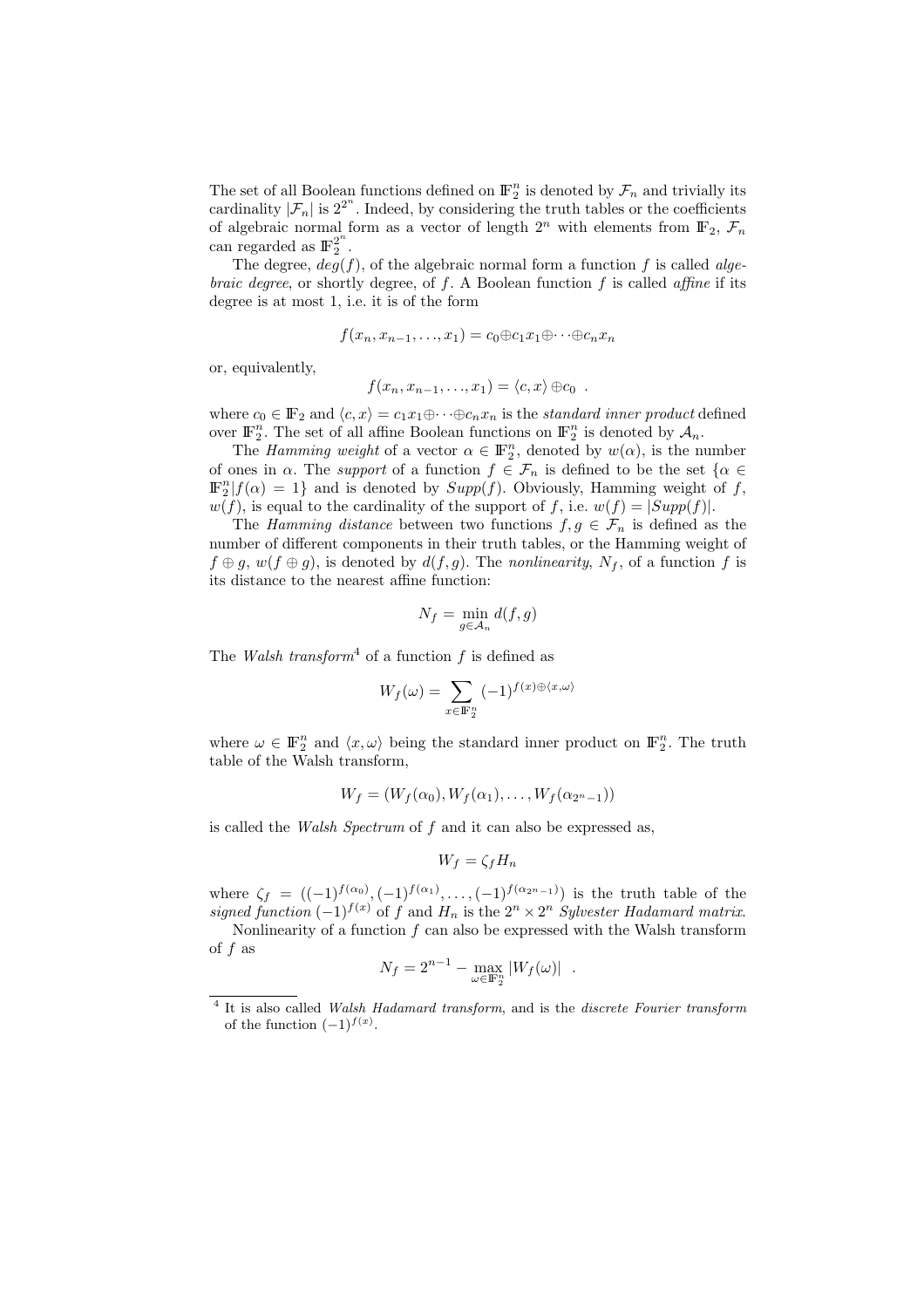A function f is called *bent function* [19, 20], if  $W_f(w) = \pm 2^{n/2}$  for any  $w \in \mathbb{F}_2^n$ . Bent functions attains maximal nonlinearity, but they only exist when  $n$  is even. The set of bent functions is, denoted by  $\mathcal{B}_n$ .

An  $n \times n$  matrix H with all entries  $\pm 1$  is called Hadamard matrix if  $H \cdot H^t =$  $nI_n$  where  $I_n$  being the identity matrix of order n. Hadamard matrices were first investigated by Sylvester [21], and then Hadamard [22] studied such matrices as solutions to the problem of maximum determinant of matrices, for further reading please refer to [23–25].

**Definition 1.** [23] Two  $n \times n$  Hadamard matrices are equivalent if one can be obtained from the other by performing a finite sequence of permuting the rows or the columns and multiplying a row or a column by  $-1$ .

Let  $S_n$  be the group of all permutation matrices of order n and  $D_n$  be the group of all diagonal matrices of order n with diagonal entries being 1 or  $-1$ . Then, the group of monomial matrices, denoted by  $S_n^{\pm}$ , is the semi direct product  $S_n \ltimes D_n$  of  $S_n$  with  $D_n$ . Hadamard equivalence, in terms of row and column permutations and negations, is in fact, equivalent to the action of monomial matrices on Hadamard matrices. Under this action, naturally the automorphism group of the given matrix will be the stabilizer.

**Definition 2.** [23] The automorphism group  $Aut(H)$  of a Hadamard matrix H of order n, is the group of all monomial matrix pairs  $(P,Q)$  satisfying  $PHQ = H$ with the group operation  $\circ$  defined as,

$$
(P_1, Q_1) \circ (P_2, Q_2) = (P_1 P_2, Q_1 Q_2) .
$$

Hence, the automorphism group of a Sylvester Hadamard matrix  $H_n$  of order  $2^n$  is

$$
Aut(H_n) = \{ (P, Q) \in S_{2^n}^{\pm} | PH_nQ = H_n \} .
$$

#### 3 Affine equivalence

**Definition 3.** [10] Denote by  $GL_n$  the group of all nonsingular matrices of order n on  $\mathbb{F}_2$ , i.e. the general linear group. Denote by  $AGL_n$  the group

$$
\{(A,\alpha)|\ A\in GL_n,\ \alpha\in \mathbb{F}_2^n\},\
$$

which is the semi direct product  $GL_n \ltimes \mathbb{F}_2^n$  of  $GL_n$  with  $\mathbb{F}_2^n$ . The group operation ◦ is defined by

$$
(A, \alpha) \circ (B, \beta) = (AB, \beta A \oplus \alpha)
$$

$$
(A, \alpha)^{-1} = (A^{-1}, \alpha A^{-1})
$$

Similarly, the group  $AGL_n \ltimes A_n$ ,

$$
\{(A, \alpha, \beta, a) | A \in GL_n,\ \alpha, \beta \in {\mathbb F}_2^n,\ a \in {\mathbb F}_2\}
$$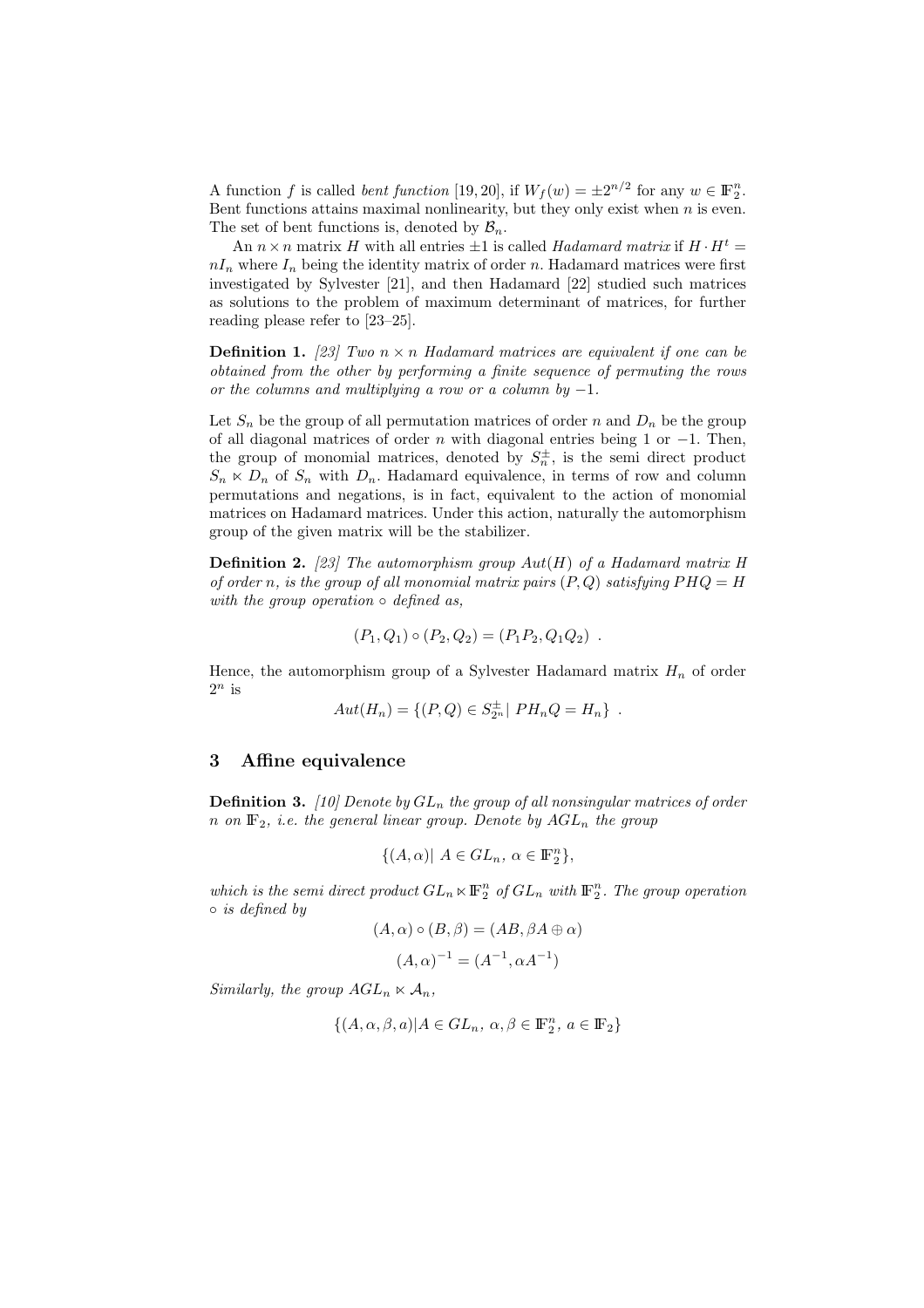or, with  $\tau: x \mapsto xA \oplus \alpha$  and  $f(x) = \langle x, \beta \rangle \oplus \alpha$ , simply,

$$
\{(\tau, f) | \ \tau \in AGL_n, \ f \in \mathcal{A}_n\}
$$

is the semi direct product of  $AGL_n$  with the affine Boolean functions  $A_n$ , where the group operation  $\circ$  is

$$
(\tau, f) \circ (\sigma, g) = (\tau \circ \sigma, \tau(g) + f)
$$

$$
(\tau, f)^{-1} = (\tau^{-1}, \tau^{-1}(f))
$$

The action of the group  $AGL_n \ltimes \mathcal{A}_n$  is defined by

$$
(\tau, l) : \mathcal{F}_n \mapsto \mathcal{F}_n
$$

$$
f(x) \mapsto f(xA \oplus \alpha) \oplus \langle x, \beta \rangle \oplus a
$$

For any functions  $f, g \in \mathcal{F}_n$ , f and g are called affine equivalent if there exists an bijective mapping  $(\tau, l) \in AGL_n \ltimes \mathcal{A}_n$  with  $\tau : x \mapsto xA \oplus \alpha$  and  $l(x) = \langle x, \beta \rangle \oplus a$  such that

$$
f(x) = g(xA \oplus \alpha) \oplus \langle x, \beta \rangle \oplus a . \tag{1}
$$

Preneel, as stated below, proved that the action of an affine equivalence relation results in a signed permutation on the Walsh spectra of the function. Under the action of  $AGL_n \ltimes \mathcal{A}_n$ , algebraic degree, the distribution of absolute Walsh spectra, hence nonlinearity and the distribution of absolute autocorrelation spectra remains invariant [17].

**Proposition 1.** [13] Let  $f, g \in \mathcal{F}_n$  be two affine equivalent functions such that  $f(x) = g(xA \oplus \alpha) \oplus \langle x, \beta \rangle \oplus a$ , then for the Walsh transform of f and g the following relation holds.

$$
W_f(\omega) = (-1)^{\langle \alpha, (\omega \oplus \beta)(A^{-1})^t \rangle + a} W_g((\omega \oplus \beta)(A^{-1})^t)
$$

In [3], the authors prove that there exists a correspondence between  $AGL_n$  and  $Aut(H_n)$ , such that, for any  $\tau \in AGL_n$ , (resp.  $A \in GL_n$ ), there exists a unique  $(P,Q) \in Aut(H_n)$  with  $P \in S_{2^n}$  and  $Q \in S_{2^n}^{\pm} \setminus S_{2^n}$ , (resp.  $Q \in S_{2^n}$ ). As we state in Theorem 1, we prove that this correspondence extends to an isomorphism between  $AGL_n \ltimes \mathcal{A}_n$  and  $Aut(H_n)$ .

**Theorem 1.** For any functions  $f, g \in \mathcal{F}_n$ , f and g are affine equivalent with Equation 1 if and only if there exists a unique monomial matrix pair  $(P,Q) \in$  $Aut(H_n)$  such that

$$
W_f Q = W_g
$$

or, equivalently,

$$
\zeta_f = \zeta_g P
$$

In fact, Theorem 1 gives more insight for the affine equivalence relations as follows.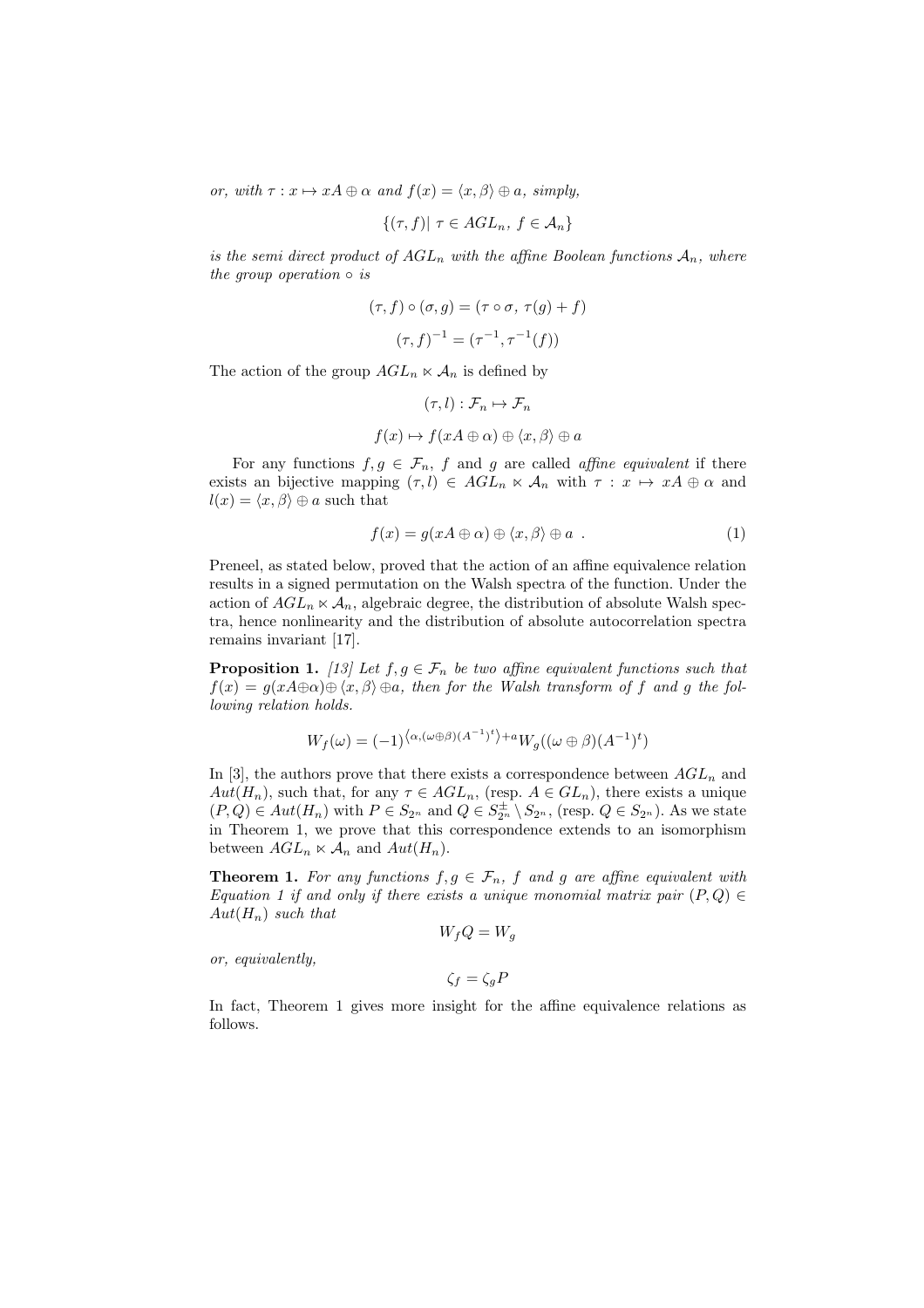**Corollary 1.** For any affine equivalent functions  $f, g \in \mathcal{F}_n$ , with

$$
f(x) = g(xA \oplus \alpha) \oplus \langle x, \beta \rangle \oplus a
$$

the monomial matrix pair  $(P,Q) \in Aut(H_n)$  satisfies the following properties:

1.  $P \in S_{2^n}$  if and only if  $\beta = 0$ ,  $a = 0$ , indeed,  $Q \in S_{2^n}$  if and only if  $\alpha = 0$ .

2.  $P, Q \in D_{2^n}$  if and only if A is the identity matrix of order n and  $\alpha = 0$ .

# 4 Nonlinearity preserving bijective mappings

Since, the truth table of a function is a vector of length  $2<sup>n</sup>$  with elements belonging to  $\mathbb{F}_2$ , the set of all Boolean functions on n variables,  $\mathcal{F}_n$  can be regarded as the vector space  $\mathbb{F}_2^{2^n}$ 2 . Hence, any map acting on the truth table of a Boolean function can be seen as a map defined from  $\mathbb{F}_2^{\mathbb{Z}^n}$  $\frac{2}{2}$  into itself. Moreover, if a map is bijective (invertible) then obviously, it is a permutation of  $\mathbb{F}_2^{2^n}$  $2^{\degree}$ , and hence is an element of  $S_{2^{2^n}}$ .

Any map  $\psi \in S_{2^{2^n}}$  from  $\mathbb{F}_2^{2^n}$  $\frac{2^n}{2}$  to  $\mathbb{F}_2^{2^n}$  $2^n$ , is in fact a vectorial Boolean function<sup>5</sup>. Any vectorial Boolean function  $\psi : \mathbb{F}_2^{2^n} \to \mathbb{F}_2^{2^n}$  $2^{\degree}$  can be represented in the form  $T_f \mapsto \psi(T_f)$ , that is

$$
\psi(x_0, x_1, \ldots, x_{2^n-1}) = (f^0(x_0, x_1, \ldots, x_{2^n-1}), \ldots, f^{2^n-1}(x_0, x_1, \ldots, x_{2^n-1}))
$$

where each  $f^i$  is a Boolean function from  $\mathbb{F}_2^{2^n}$  $\frac{2}{2}$  to  $\mathbb{F}_2$  and called the *coordinate* or component function of  $\psi$  and each  $x_i$  being  $f(\alpha_i)$ , i.e. the value of the acted Boolean function at  $\alpha_i \in \mathbb{F}_2^n$ .

Since, each  $f^i \in \mathcal{F}_{2^n}$ , it can be represented by its unique algebraic normal form:

$$
f^{i}(x_0, x_2, \cdots, x_{2^n}) = c_0^{(i)} \oplus c_1^{(i)} x_0 \oplus \ldots \oplus c_{12\cdots 2^n}^{(i)} x_1 x_2 \cdots x_{2^n}.
$$

Hence, we have,

$$
\psi: T_f \longmapsto \begin{pmatrix} c_0^{(0)} \oplus c_1^{(0)} f(\alpha_0) \oplus \ldots \oplus c_{12\ldots 2^n}^{(0)} f(\alpha_0) f(\alpha_1) \cdots f(\alpha_{2^n-1}) \\ c_0^{(1)} \oplus c_1^{(1)} f(\alpha_0) \oplus \ldots \oplus c_{12\ldots 2^n}^{(1)} f(\alpha_0) f(\alpha_1) \cdots f(\alpha_{2^n-1}) \\ \vdots \\ c_0^{(2^n-1)} \oplus c_1^{(2^n-1)} f(\alpha_0) \oplus \ldots \oplus c_{12\ldots 2^n}^{(2^n-1)} f(\alpha_0) f(\alpha_1) \cdots f(\alpha_{2^n-1}) \end{pmatrix}^t.
$$

Then we get,

$$
\psi: T_f \longmapsto \left( \underbrace{\begin{bmatrix} c_0^{(0)} \\ c_0^{(1)} \\ \vdots \\ c_0^{(2^n-1)} \end{bmatrix}}_{\lambda_0} \oplus \underbrace{\begin{bmatrix} c_1^{(0)} \\ c_1^{(1)} \\ \vdots \\ c_1^{(2^n-1)} \end{bmatrix}}_{\lambda_1} f(\alpha_0) \oplus \cdots \oplus \underbrace{\begin{bmatrix} c_2^{(0)} \\ c_2^{(1)} \\ \vdots \\ c_2^{(2^n-1)} \end{bmatrix}}_{\lambda_{2^n}} f(\alpha_{2^n-1}) \oplus \underbrace{\begin{bmatrix} c_2^{(0)} \\ c_2^{(1)} \\ \vdots \\ c_2^{(2^n-1)} \end{bmatrix}}_{\lambda_{2^n}} f(\alpha_{2^n-1}) \oplus \underbrace{\begin{bmatrix} c_2^{(0)} \\ c_2^{(1)} \\ \vdots \\ c_2^{(2^n-1)} \end{bmatrix}}_{\lambda_{2^n}} f(\alpha_{2^n-1}) \oplus \underbrace{\begin{bmatrix} c_2^{(0)} \\ c_2^{(1)} \\ \vdots \\ c_2^{(2^n-1)} \end{bmatrix}}_{\lambda_{2^n}} f(\alpha_{2^n-1}) \oplus \underbrace{\begin{bmatrix} c_2^{(0)} \\ c_2^{(1)} \\ \vdots \\ c_2^{(2^n-1)} \end{bmatrix}}_{\lambda_{2^n}} f(\alpha_{2^n-1}) \oplus \underbrace{\begin{bmatrix} c_2^{(0)} \\ c_2^{(1)} \\ \vdots \\ c_2^{(2^n-1)} \end{bmatrix}}_{\lambda_{2^n}} f(\alpha_{2^n-1}) \oplus \underbrace{\begin{bmatrix} c_2^{(0)} \\ c_2^{(1)} \\ \vdots \\ c_2^{(2^n-1)} \end{bmatrix}}_{\lambda_{2^n}} f(\alpha_{2^n-1}) \oplus \underbrace{\begin{bmatrix} c_2^{(0)} \\ c_2^{(1)} \\ \vdots \\ c_2^{(2^n-1)} \end{bmatrix}}_{\lambda_{2^n}} f(\alpha_{2^n-1}) \oplus \underbrace{\begin{bmatrix} c_2^{(0)} \\ c_2^{(1)} \\ \vdots \\ c_2^{(2^n-1)} \end{bmatrix}}_{\lambda_{2^n}} f(\alpha_{2^n-1}) \oplus \underbrace{\begin{bmatrix} c_2^{(0)} \\ c_2^{(1)} \\ \vdots \\ c_2^{(2^n-1)} \end{bmatrix}}_{\lambda_{2^n}}
$$

<sup>5</sup> In the literature, different names are also used such  $(2<sup>n</sup>, 2<sup>n</sup>)$ -functions, multi-output Boolean functions, Boolean maps, Substitution boxes (S-Boxes).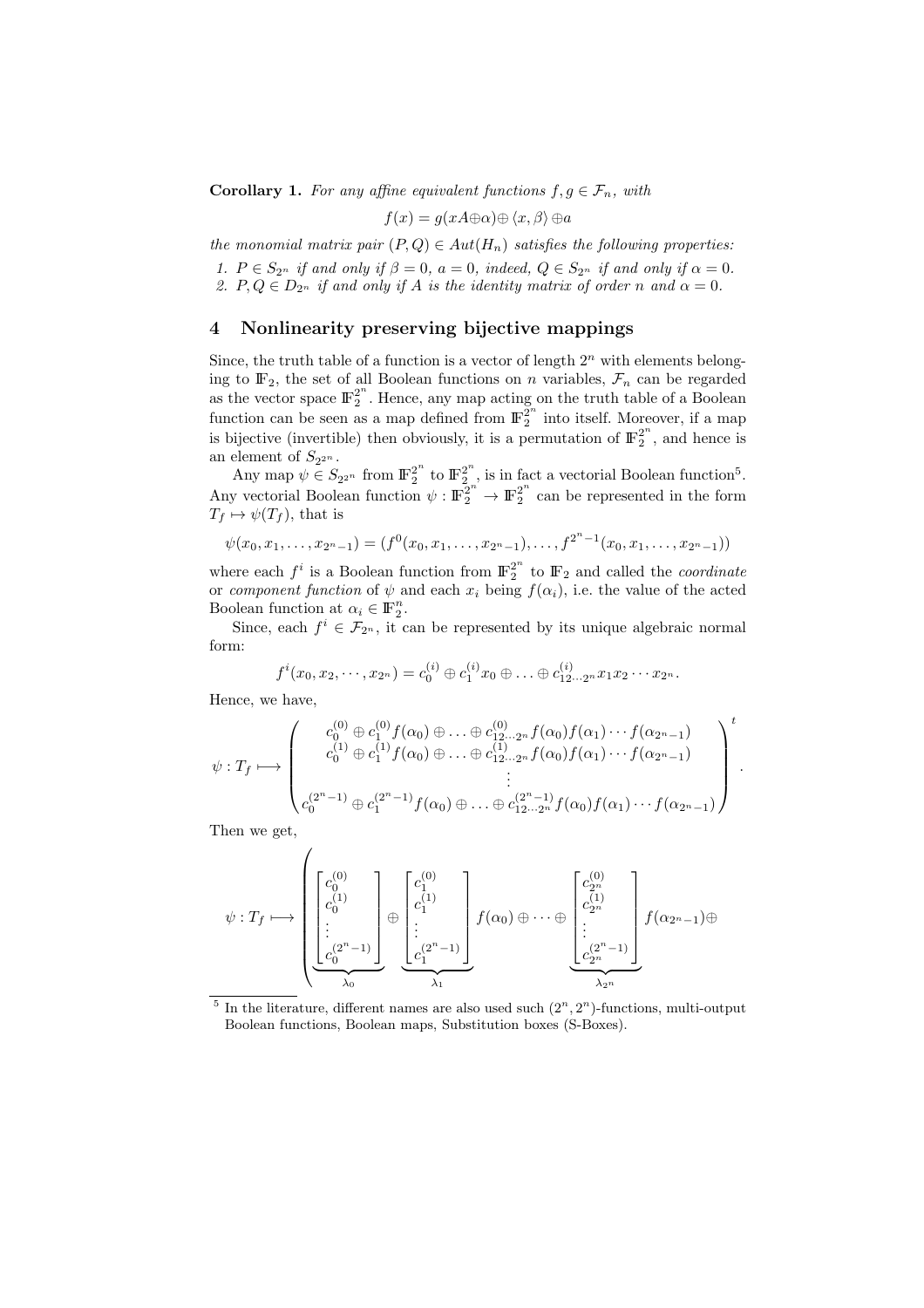$$
\left[\begin{matrix}c_{12}^{(0)}\\c_{12}^{(1)}\\c_{12}^{(1)}\\ \vdots\\c_{12}^{(2^{n}-1)}\end{matrix}\right]f(\alpha_0)f(\alpha_1)\oplus\cdots\oplus\left[\begin{matrix}c_{12\cdots 2^{n}}^{(0)}\\c_{12\cdots 2^{n}}^{(1)}\\ \vdots\\c_{12\cdots 2^{n}}^{(2^{n}-1)}\end{matrix}\right]f(\alpha_0)\cdots f(\alpha_{2^{n}-1})\right],
$$

or equivalently,

$$
\psi: T_f \mapsto (\lambda_0 \oplus AT_f^t \oplus \lambda_{12}f(\alpha_0)f(\alpha_1) \oplus \cdots \oplus \lambda_{12\cdots 2^n}f(\alpha_0)f(\alpha_1)\cdots f(\alpha_{2^n-1}))^t,
$$
\n(2)

where A is the matrix is constituted by  $[\lambda_1 \lambda_2 \ldots \lambda_{2^n}].$ 

Naturally, the bijective maps can be classified with respect to their algebraic forms, as follows.

- $-\psi \in S_{2^{2^n}}$  is called *linear* if it is of the form  $\psi : T_f \mapsto (AT_f^t)^t$ , that is,
	- $\lambda_0 = [0 \; 0 \; \dots \; 0]^t,$
	- $\lambda_i = [0 \ 0 \ \dots \ 0]^t$ , for all  $i \notin \{0, 1, 2, \dots, 2^n\},$

•  $A \in GL_{2^n}$ , i.e. A is an invertible matrix of order  $2^n$ .

- $-\psi \in S_{2^{2^n}}$  is called *affine* if it is of the form  $\psi : T_f \mapsto (\lambda_0 \oplus AT_f^t)^t$ , that is,
	- $\lambda_i = [0 \ 0 \ \dots \ 0]^t$ , for all  $i \notin \{0, 1, 2, \dots, 2^n\},$
	- $A \in GL_{2^n}$ , i.e. A is an invertible matrix of order  $2^n$ .
- $-\psi \in S_{2^{2^n}}$  is called *non-affine* if it has at least one non-zero  $\lambda_i$ , for  $i \notin$  $\{0, 1, 2, \ldots, 2^n\}.$

Denote by  $\mathcal{P}_N(\mathcal{F}_n)$ , the group of all nonlinearity preserving bijective maps acting on the functions with  $n$ -variables, i.e.

$$
\mathcal{P}_N(\mathcal{F}_n) = \{ \psi \in S_{2^{2^n}} | N_f = N_{\psi(T_f)}, \text{ for all } f \in \mathcal{F}_n \} .
$$

Note that, affine equivalence relations, reviewed in the previous section, are in fact a small subgroup of the affine bijective transformations of the form  $\psi$ :  $T_f \mapsto (\lambda_0 \oplus AT_f^t)^t.$ 

**Proposition 2.** Any affine equivalence relation  $(\tau, l) \in AGL_n \ltimes A_n$  with  $\tau$ :  $x \mapsto xA \oplus \alpha$  and  $l(x) = \langle x, \beta \rangle \oplus \alpha$ , i.e.  $f(x) \mapsto f(xA \oplus \alpha) \oplus \langle x, \beta \rangle \oplus \alpha$ , for all  $f \in \mathcal{F}_n$ , can be uniquely represented as  $\psi \in S_{2^{2^n}}$ , such that,

$$
T_f \mapsto (\lambda_0 \oplus PT_f^t)^t
$$

where  $P \in S_{2^n}$  is a permutation matrix of order  $2^n$  and  $\lambda_0$  is the truth table of the affine function l.

In [3], by giving necessary and sufficient conditions to preserve nonlinearity (as stated in Theorem 2), the authors proved that not all of the affine bijective transformations of the form  $\psi: T_f \mapsto (\lambda_0 \oplus AT_f^t)^t$  are in  $\mathcal{P}_N(\mathcal{F}_n)$ . Furthermore, as recalled in Proposition 3, they also show the existence of non-affine nonlinearity preserving bijective transformations.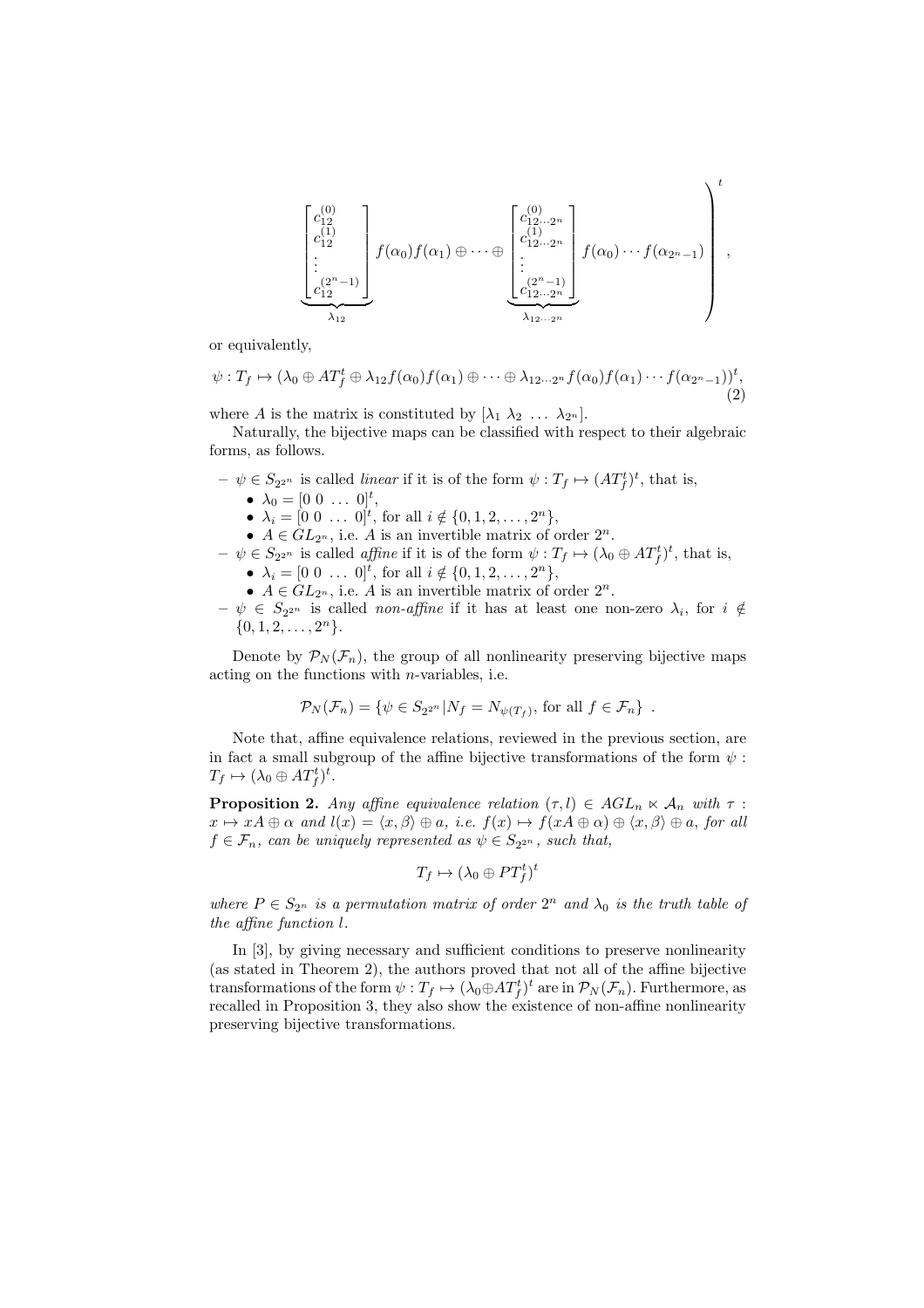**Theorem 2.** [3] Let  $\psi \in S_{2^{2^n}}$  be an affine bijective transformation so that for all  $f \in \mathcal{F}_n$ ,

$$
\psi: T_f \mapsto (T_l \oplus AT_f^t)^t,
$$

where  $l \in \mathcal{F}_n$  and  $A \in GL_{2^n}$  are fixed.

Then,  $\psi \in \mathcal{P}_N(\mathcal{F}_n)$  if and only if  $l \in \mathcal{A}_n$  and  $A = B \oplus P$ , where  $P \in S_{2^n}$ corresponds to an element of  $AGL_n$ , and B is the matrix of order  $2^n$  over  $\mathbb{F}_2$ whose columns are the truth table of affine functions, not necessarily distinct.

**Proposition 3.** [3] Let  $\psi \in S_{2^{2^n}}$  be a mapping that satisfies the following conditions, with respect to Equation 2,

- 1.  $\lambda_0$  is the truth table of an affine function,
- 2. the matrix A satisfies the conditions mentioned in Theorem 2,
- 3.  $\lambda_i$ 's are the truth table of some affine Boolean functions for all
- $i \in \{12, 13, \ldots, 12 \cdots 2^n\}$  where not all are the zero affine function.

Then,  $\psi \in \mathcal{P}_N(\mathcal{F}_n)$ , i.e.  $\psi$  is an non-affine bijective mapping that preserves nonlinearity.

Remark 1. Trivially, the transformations defined in Proposition 3, are non-affine. However, instead of all Boolean functions, when their action on a fixed function f is considered, the image of such transformations for f will be equivalent to an affine mapping. That is to say, such mappings  $\psi \in S_{2^{2^n}}$  become

$$
T_f \mapsto (PT_f^t \oplus T_l)^t
$$

where the function  $l$  is the summation of some  $\lambda_i$ 's which are strictly determined by  $Supp(f)$ . Such summations will differ for different functions, therefore, when their algebraic normal form is concerned, these transformations will be non-affine transformations.

| $\left  n\right $ | $ S_{2^{2n}} $                    | $ \mathcal{P}_N(\mathcal{F}_n) $                           |
|-------------------|-----------------------------------|------------------------------------------------------------|
|                   | $16! \approx 2^{44}$              | $8! \times 8! \approx 2^{30}$                              |
|                   | $256! \approx 2^{1684}$           | $16! \times 128! \times 112! \approx 2^{1365}$             |
|                   | $4 65536  \approx 2^{954036} $    | $32! \times \cdots \times 896! \approx 2^{829564}$         |
| 5 <sup>1</sup>    | $1 \t2^{32} \approx 2^{2^{36.9}}$ | $ 64! \times \cdots \times 27387136  \approx 2^{2^{36.1}}$ |

**Table 1.**  $|S_{2^{2^n}}|$  and  $|\mathcal{P}_N(\mathcal{F}_n)|$  values for  $n \leq 5$ 

Exact determination or classification of  $\mathcal{P}_N(\mathcal{F}_n)$ , the group of the nonlinearity preserving bijective mappings, is still an open problem. However, for small values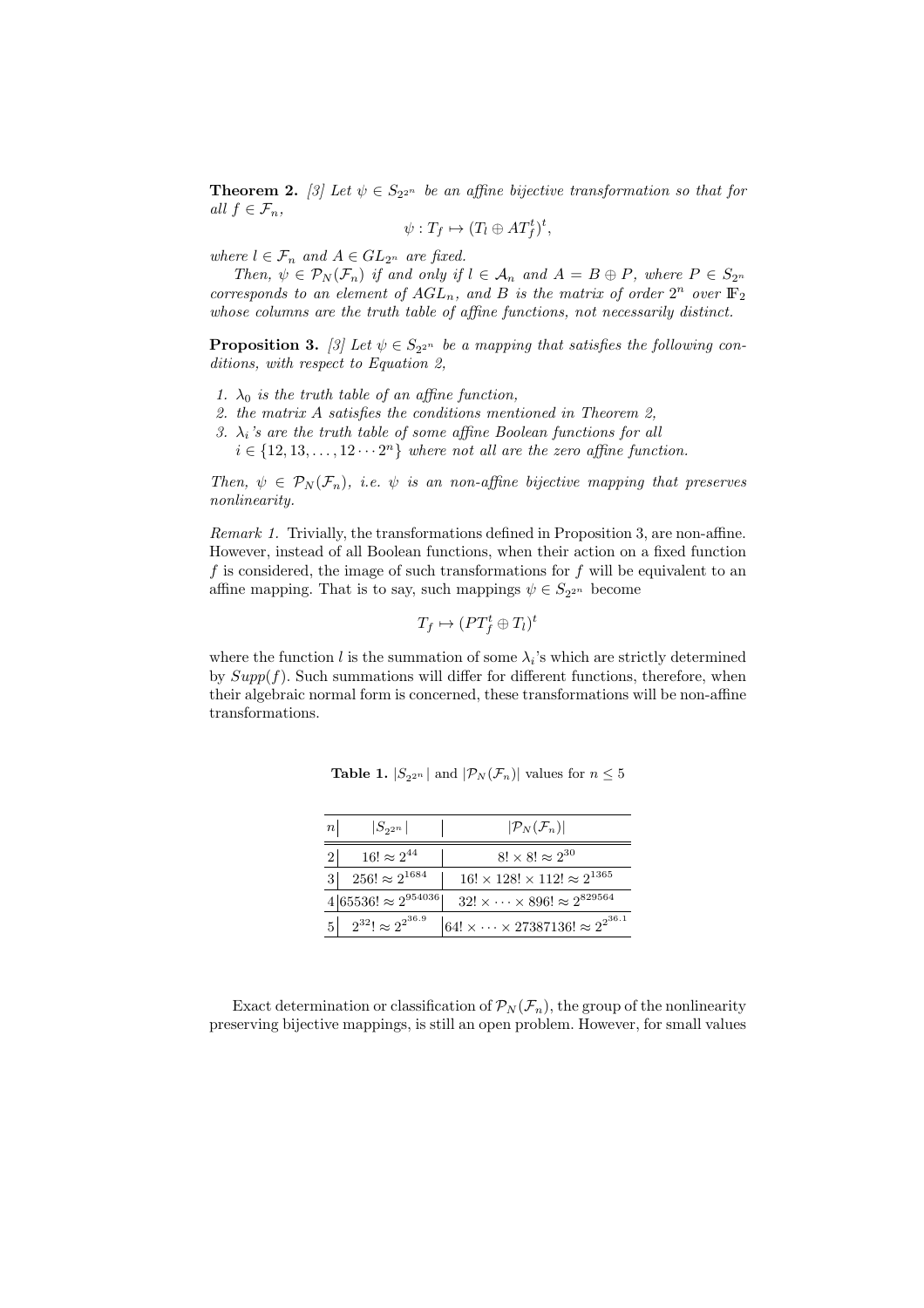of  $n$ , where nonlinearity distribution can be extracted by exhaustive search, the cardinality of  $\mathcal{P}_N(\mathcal{F}_n)$  can also be computed. Based on the nonlinearity distribution given in Table 2 (in Appendix A), the number of nonlinearity preserving bijective mappings for  $n \leq 5$  are presented in Table 1.

So far, the mappings defined in Proposition 3 are the most general form of nonlinearity preserving mappings, in [3], by computer search, it is proved that for  $n = 2$ ,  $\mathcal{P}_N(\mathcal{F}_2)$  consists of only these mappings.

**Fact 1.** For  $n = 3$ , the number of bijective mappings defined in Proposition 3 is strictly less than  $2^{1056} = 2^{64} \times 16^{248}$ , since there exist at most  $2^{64}$  choices for the matrix A and 16 choices for each  $\lambda_i$  for  $i \in \{0, 12, 13, \ldots, 12 \cdots 2^n\}$ . Similarly, for  $n = 4$ , it is strictly less than  $2^{327856} = 2^{256} \times 32^{65520}$ . These cardinalities are strictly less than the values of  $|\mathcal{P}_N(\mathcal{F}_3)|$  (respectively  $|\mathcal{P}_N(\mathcal{F}_4)|$ ) given in Table 1. Therefore, it can easily be seen that for  $n = 3, 4$  Proposition 3 type mappings do not cover all of the nonlinearity preserving mappings.

This simple cardinality approximation can be applied for larger values of  $n$ , and, thus, it can be easily proved that the number of bijective mappings defined in Proposition 3 will be strictly less than  $|\mathcal{P}_N(\mathcal{F}_n)|$ . Since as n increase, the ratio of  $|\mathcal{A}_n|$ , the number affine functions to  $|\mathcal{F}_n|$ , the number of all Boolean functions, will decrease. Thus, for  $n \geq 3$ , Proposition 3 type mappings constitute just a proper subset of  $\mathcal{P}_N(\mathcal{F}_n)$ .

Even if, new type of mappings have not been described algebraically yet, in order to illustrate such mappings, we present a simple one for  $n = 3$  in Example 1 and some examples for  $n = 4$  in Appendix B.

*Example 1.* Let  $\psi \in S_{2^{2^3}}$  be,

$$
\psi: T_f \mapsto (\lambda_0 \oplus AT_f^t \oplus \lambda_{123457} f(\alpha_0) f(\alpha_1) f(\alpha_2) f(\alpha_3) f(\alpha_4) f(\alpha_6) \oplus \lambda_{1234578} f(\alpha_0) f(\alpha_1) f(\alpha_2) f(\alpha_3) f(\alpha_4) f(\alpha_6) f(\alpha_7) \oplus \lambda_{123456} f(\alpha_0) f(\alpha_1) f(\alpha_2) f(\alpha_3) f(\alpha_4) f(\alpha_5) \oplus \lambda_{1234568} f(\alpha_0) f(\alpha_1) f(\alpha_2) f(\alpha_3) f(\alpha_4) f(\alpha_5) f(\alpha_7) \big)^t
$$

where  $\lambda_0 = [00001111]^t$ ,  $\lambda_{123457} = \lambda_{1234578} = \lambda_{123456} = \lambda_{1234568} = [00010100]^t$ and A is the matrix;

```

1 0 0 0 0 0 0 0

\overline{1}
0 0 1 0 0 0 0 0
\overline{1}
0 0 0 0 0 0 1 0
\overline{1}\overline{1}\overline{\phantom{a}}\overline{\phantom{a}}\overline{\phantom{a}}
1 1 1 0 1 1 1 1
\overline{1}0 0 0 0 1 0 0 0
   1 0 1 1 1 1 1 1
   1 1 1 1 1 0 1 1
    1 1 1 1 1 1 1 0
                                        \mathbf{I}\overline{1}\overline{1}\overline{1}\mathbf{I}\mathbf{I}\overline{1}\overline{1}\overline{1}\overline{1}\overline{1}
```
.

Trivially,  $\psi$  is not an affine mapping, indeed it does not satisfies the conditions given in Proposition 3, since  $(0, 0, 0, 1, 0, 1, 0, 0)$  is not truth table of an affine function. Moreover, it can be easily checked that this map is invertible and preserves nonlinearity for all functions.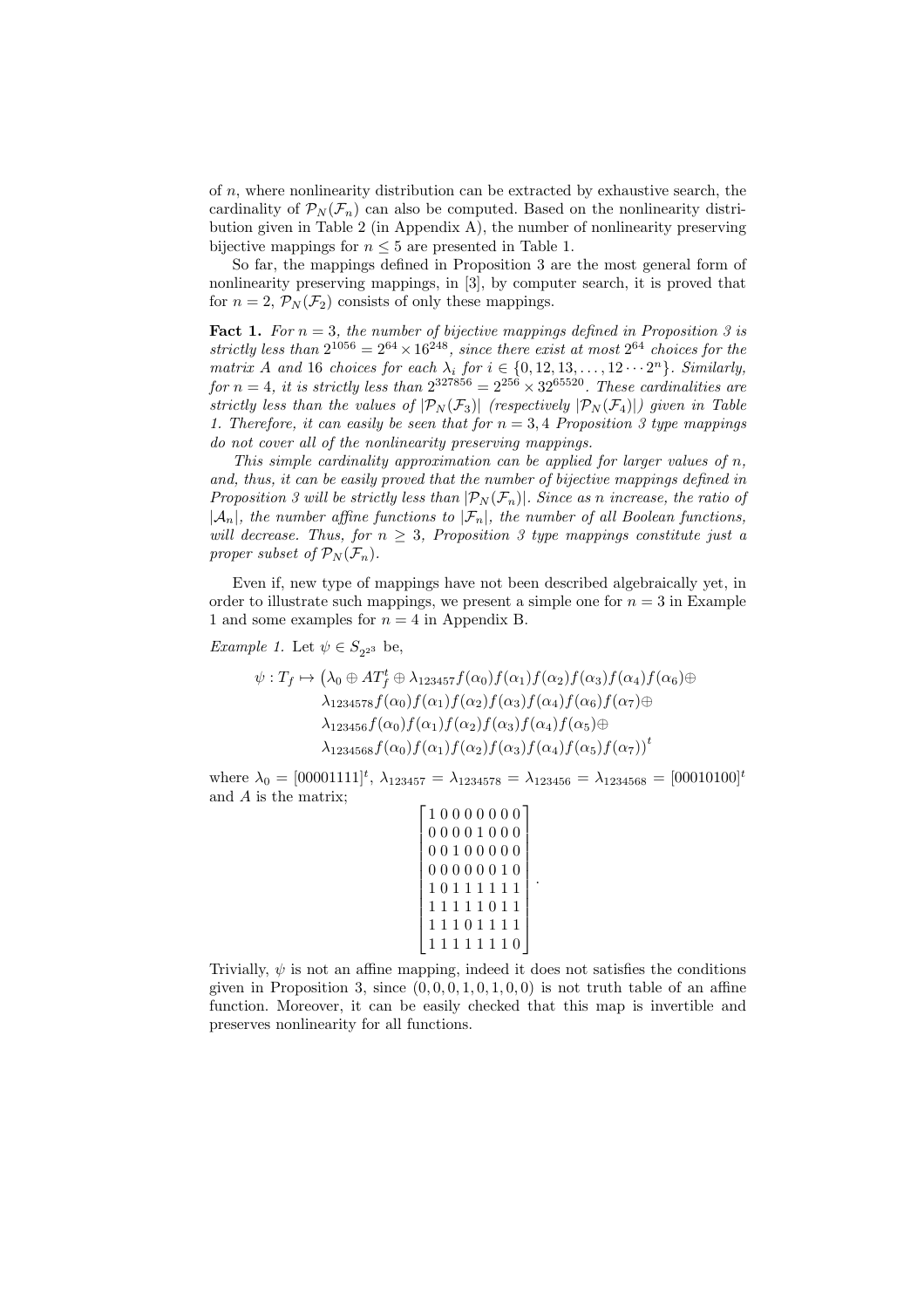

Fig. 1. Classification of nonlinearity preserving bijective transformations

Up to the authors knowledge, the current state of classification of nonlinearity preserving mappings can be represented in Figure 1 with the shaded area. Note that in the figure, the subgroups of  $S_{2^{2^n}}$  are given exclusively, that is  $AGL_n \ltimes A_n$ represents  $AGL_n \ltimes \mathcal{A}_n \setminus \overline{AGL_n}$ , [2] for  $\psi : T_f \mapsto (\lambda_0 \oplus \overline{AT_f^t})^t$  type mappings, [3] for Proposition 3 type mappings, "New" stands for mappings like given in the examples.

# 5 Automorphism Group of Nonlinearity Classes

**Definition 4.** An automorphism of a mathematical object  $M$  is an isomorphism  $\varphi : \mathcal{M} \mapsto \mathcal{M}$ , i.e. maps M to itself. The set of all automorphisms of M forms a group, denoted by  $Aut(\mathcal{M})$  and called the automorphism group of  $\mathcal{M}$ .

Considering the nonlinearity criteria, partition  $\mathcal{F}_n$ , the set of all Boolean functions, into nonlinearity classes by gathering all the functions having same nonlinearity value in the same partition. In this way, each partition or class will be composed of only the functions with same nonlinearity values, such as  $A_n$ , the set of all affine functions,  $\mathcal{B}_n$ , the set of all bent functions, etc...

An interesting question would be what is the automorphism group of these classes. Before investigating this question, main cryptological concerns for automorphism group should be criticized in a cryptological perspective. That is to say, since nonlinearity is so crucial for cryptographers, one only need a bijective transformation that maps a nonlinearity class to itself. Hence, even if the truth table of a function is an element of  $2^n$  dimensional vector space  $\mathbb{F}_2^{2^n}$  $2^2$ , preserving vector space structure is not the main concern. In fact, when a transformation maps a function to another one in the same class, that mapping their closest affine functions to each other is not necessary.

As it is proved in [26], affine equivalence relations are isometric, i.e. they preserve the Hamming distance, i.e.  $d(f,g) = d(\psi(f), \psi(g))$  for all  $f, g \in \mathcal{F}_n$ .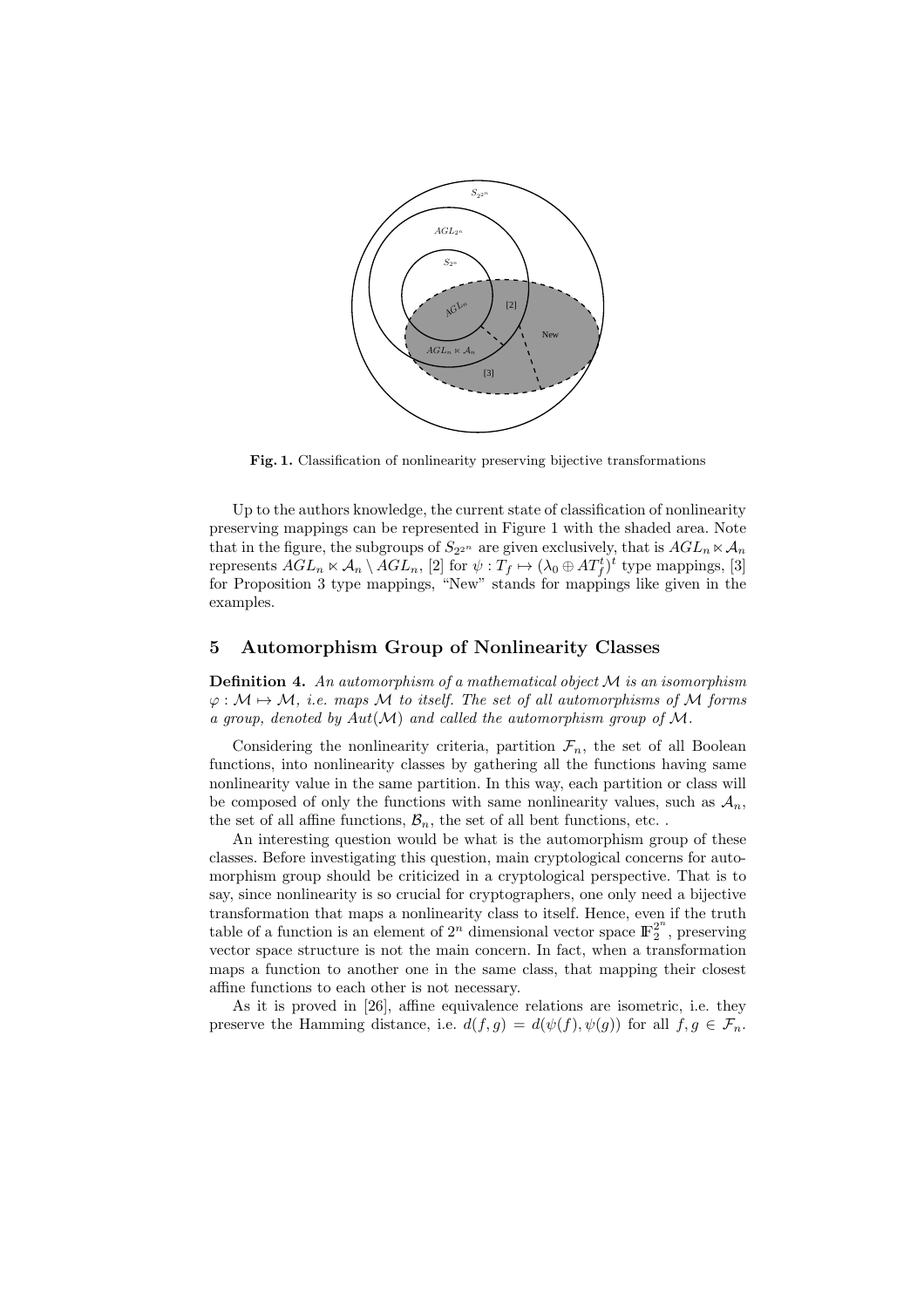This is a very strong constraint for nonlinearity, since under an action of a map, when nonlinearity is concerned, instead of a specific affine function, minimum distance to affine functions family will be the main concern.

There are some proposals, like [26, 27], that state the automorphism group of  $\mathcal{B}_n$  is the group  $AGL_n \ltimes \mathcal{A}_n$ . Definitely,  $AGL_n \ltimes \mathcal{A}_n \subset Aut(\mathcal{B}_n)$ , but as it is demonstrated in the previous chapters, there are also other transformations that map  $\mathcal{B}_n$  to itself. Hence, those mappings should also be included in  $Aut(\mathcal{B}_n)$ .

*Example 2.* For  $n = 4$ , there are  $|\mathcal{P}_N(\mathcal{F}_4)| \approx 2^{829564}$  bijective mappings that preserve nonlinearity. Hence, all of them map  $\mathcal{B}_4$  onto itself. However, only 896!  $\approx$  $2^{7500}$  of them constitute different permutations on  $\mathcal{B}_4$ . The number of different transformations belonging to  $AGL_4 \ltimes \mathcal{A}_4$  is  $(2^4 - 1) \cdot (2^4 - 2) \cdot (2^4 - 4) \cdot (2^4 - 4)$ 8) · 16 · 32  $\approx 2^{23}$ . Thus,  $AGL_4 \ltimes A_4$  is only a proper subgroup of  $Aut(\mathcal{B}_4)$ .

Considering the nonlinearity criteria only,  $AGL_n \ltimes A_n$  is a small subgroup of the automorphism group of the nonlinearity classes of  $\mathcal{F}_n$ . Theorem 2, Proposition 3 and examples given certainly contribute mappings for the automorphism group of nonlinearity classes. Therefore, instead of being restricted to  $AGL_n \times A_n$ , determination of the automorphism group should be studied as a subgroup of  $S_{2^{2^n}}$ .

# 6 Conclusion

Besides, the transformations belonging to  $AGL_n \ltimes \mathcal{A}_n$ , there are algebraically more complex transformations that keep nonlinearity invariant for all Boolean functions. Studying the elements  $S_{2^{2^n}}$  and trying to classify them whether they preserve nonlinearity or not is still an open problem. Despite the fact that such a research may seem to be expensive due to the huge cardinality of the mappings, it may lead to a deeper insight to the highly nonlinear functions or nonlinearity classes. Moreover, nice construction algorithm of highly nonlinear functions with extra desirable criteria can be implemented.

The exact determination of automorphism group of nonlinearity classes of  $\mathcal{F}_n$  is another interesting problem. Formerly, it is proposed that automorphism group bents functions is  $AGL_n \ltimes A_n$ . On the other hand, as it is investigated in the previous chapters, there are other transformations that keep nonlinearity invariant. Therefore, such propositions should be re-examined and instead of considering  $AGL_n \ltimes \mathcal{A}_n$  only, these nonlinearity preserving transformations should be also included.

#### References

- 1. Sertkaya ˙I.: Nonlinearity preserving post-transformations. MSc. Thesis, Institute of Applied Mathematics, Middle East Technical University, Ankara (2004)
- 2. Sertkaya İ., Doğanaksoy A.: On nonlinearity preserving bijective transformations. 2nd National Symposium on Cryptology, Ankara (2006)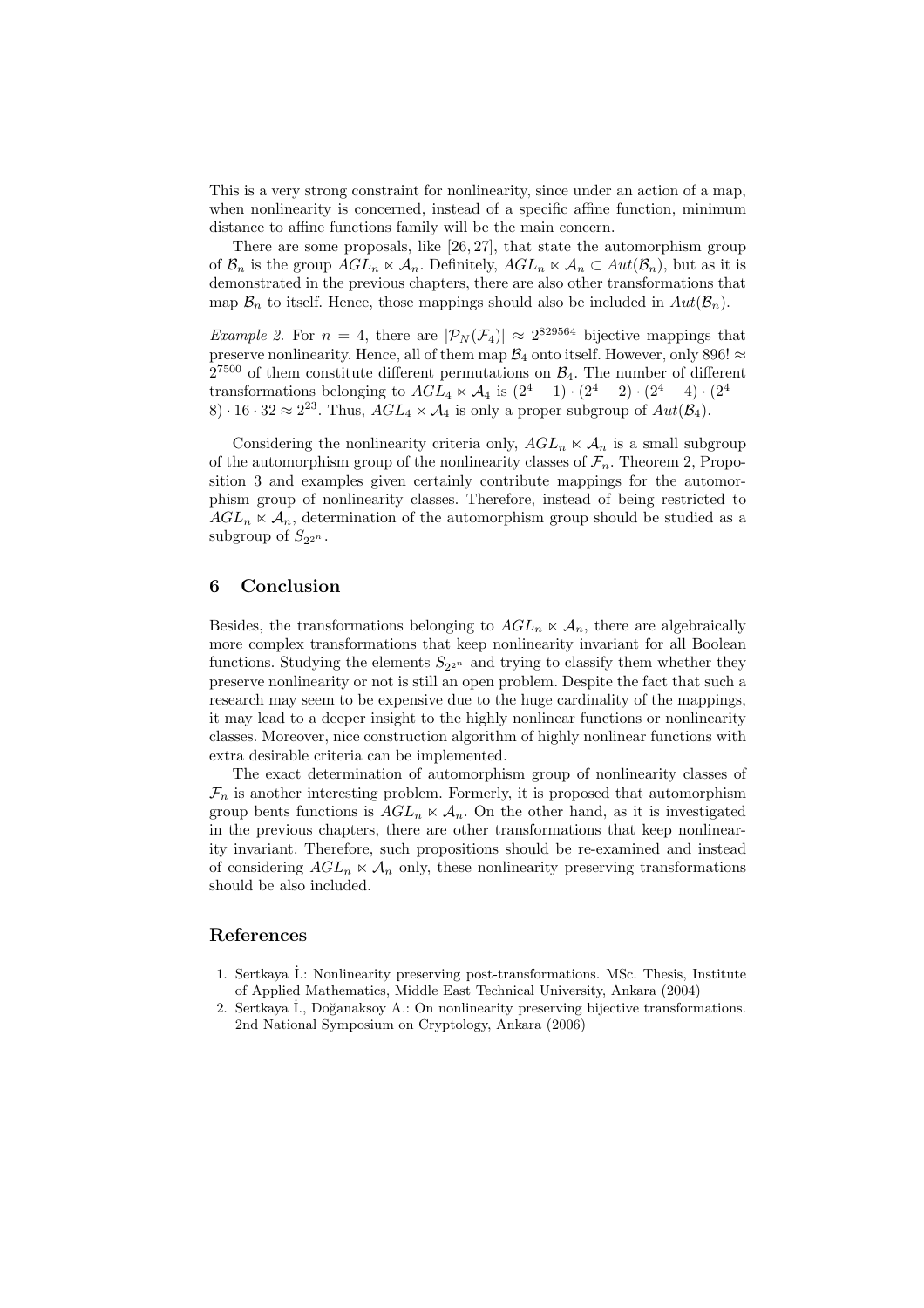- 3. Sertkaya İ., Doğanaksoy A.: Some results on nonlinearity preserving bijective transformations. Boolean Functions: Cryptography and Applications (BFCA'07), Paris (2007)
- 4. Harrison, M.A.: The number of transitivity sets of Boolean functions. Journal of the Society for industrial and applied mathematics, 11 (1963) 806–828
- 5. Harrison, M.A.: On the classification of Boolean functions by the general linear and affine group. Journal of the Society for industrial and applied mathematics, 12 (1964) 284–299
- 6. Stone, H. and Jackson, C.L.: Structures of affine families of switching functions. IEEE Transactions on Computers, C-18 (1969) 251–257
- 7. Denev, J.D. and Tonchev, V.D.: On the number of equivalence classes of Boolean functions under a transformation group. IEEE Transactions on Information Theory, IT-26 (1980) 625–626
- 8. Strazdins, I.: Universal affine classification of Boolean functions. Acta Applicandae Mathematicae, 46 (1997) 147–167
- 9. MacWilliams, F.J., Sloane, N.J.A.: The theory of error-correcting codes. North-Holland, New York (1977)
- 10. Maiorana, J.A.: A Classification of the cosets of the Reed-Muller code  $\mathcal{R}(1,6)$ . Mathematics of Computation, 57, 195 (1991) 403–414
- 11. Hou, X.D.:  $AGL(m, 2)$  acting on  $\mathcal{R}(r, m)/\mathcal{R}(s, m)$ . Journal of Algebra, 17 (1995) 921–938
- 12. Meier, W. and Staffelbach, O.: Nonlinearity criteria for cryptographic functions. Advances in Cryptology, EUROCRYPT'89, Lecture Notes in Computer Science, Springer-Verlag, New York, 434 (1989) 549–562
- 13. Preneel, B.: Analysis and design of cryptographic hash functions. PhD thesis, Katholieke Universiteit Leuven (1993)
- 14. Carlet, C., Charpin, P., Zinoviev, V.: Codes, bent functions and permutations suitable for DES-like cryptosystems. Designs, Codes and Cryptography, 15 (1998) 125–156
- 15. Budaghyan, L. and Carlet, C.: CCZ-equivalence and Boolean functions. Cryptology ePrint Archive, http://eprint.iacr.org/2009/063, (2009)
- 16. Fuller J.E.: Analysis of affine equivalent Boolean functions for cryptography. PhD thesis, Queensland University of Technology (2003)
- 17. Braeken, A.: Cryptographic properties of Boolean functions and S-Boxes. PhD thesis, Katholieke Universiteit Leuven (2006)
- 18. Carlet, C.: Boolean functions for cryptography and error correcting codes. http://www-rocq.inria.fr/codes/Claude.Carlet/chap-fcts-Bool-corr.pdf
- 19. Rothaus, O.S.: On "bent" functions. Journal of Combinatorial Theory, Ser. A, 20 (1976) 300–305
- 20. Dillon, J.F.: Elementary Hadamard difference sets. PhD thesis, University of Maryland (1974)
- 21. Sylvester, J.J.: Thoughts on inverse orthogonal matrices, simultaneous sign successions, and tessellated pavements in two or more colors, with applications to Newton's rule, ornamental tile-work, and the theory of numbers. Philosophical Magazine, 34 (1867) 461–475
- 22. Hadamard, J.: Résolution d'une question relative aux déterminants. Bull. Sciences Math., 2, 17 (1893) 240–246
- 23. Hall, M. Jr.: Note on the Mathieu group  $\mathcal{M}_{12}$ . Arch. Math., 13 (1962) 334-340
- 24. Hall, M. Jr.: Combinatorial Theory. Blaisdell, Walthem, Mass (1967)
- 25. Horadam, K.J.: Hadamard matrices and their applications. New Jersey (2007)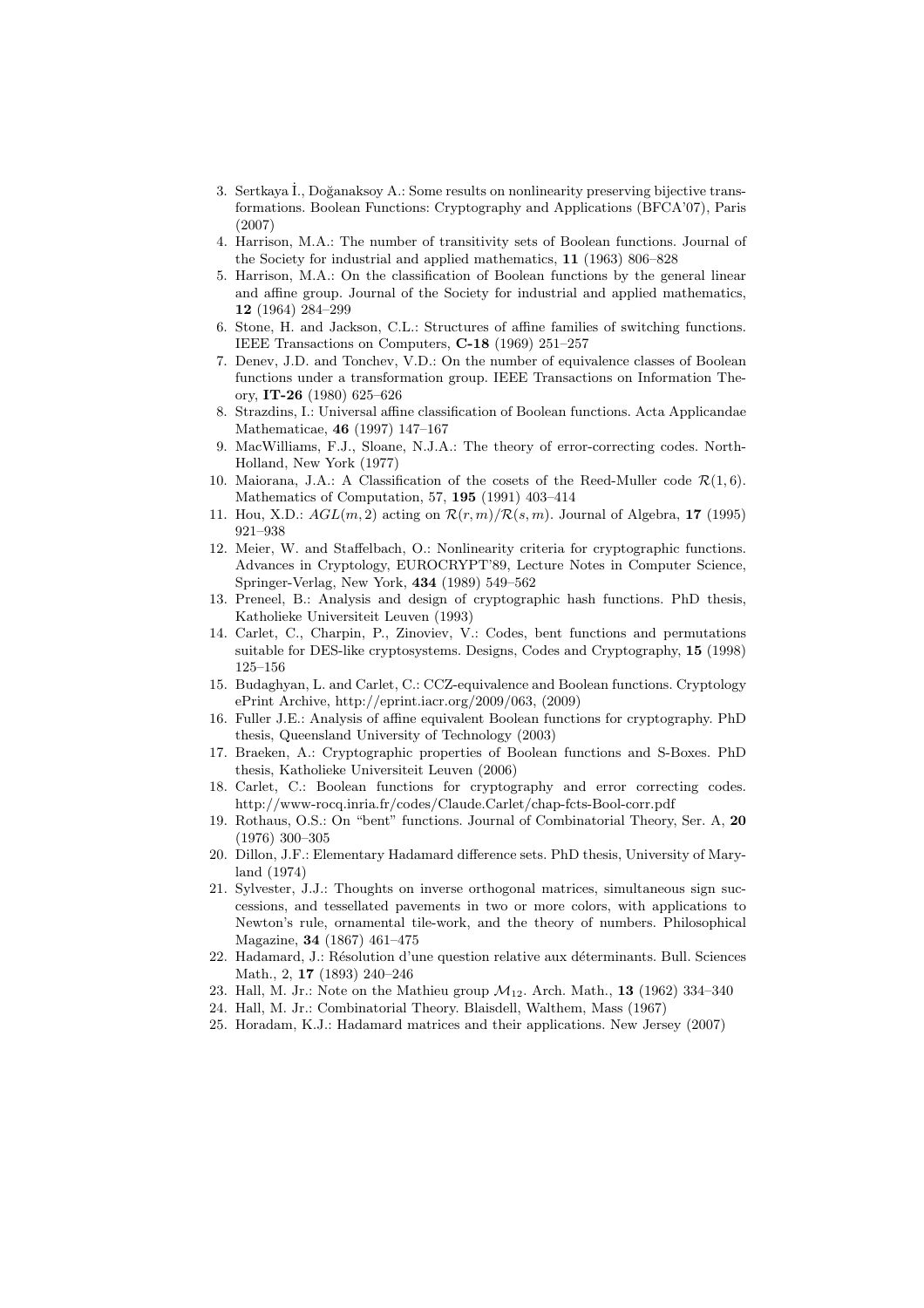- 26. Tokareva, N.: Automorphism group of the set of all bent functions. Cryptology ePrint Archive, http://eprint.iacr.org/2010/255, (2010)
- 27. Carlet, C. and Mesnager, S.: On Dillon's class H of bent functions, Niho bent functions and o-polynomials. Cryptology ePrint Archive, http://eprint.iacr.org/2010/567, (2010)

# Appendix A: Nonlinearity Classes for  $n \leq 5$

|                |   |     | $n=2 n=3 n=4 n=5$ |               |
|----------------|---|-----|-------------------|---------------|
| $\Omega$       | 8 | 16  | 32                | 64            |
| 1              | 8 | 128 | 512               | 2048          |
| $\overline{2}$ |   | 112 | 3840              | 31744         |
| 3              |   |     |                   | 17920 317440  |
| 4              |   |     |                   | 28000 2301440 |
| 5              |   |     | 14336             | 12888064      |
| 6              |   |     | 896               | 57996288      |
| $\overline{7}$ |   |     |                   | 215414784     |
| 8              |   |     |                   | 647666880     |
| 9              |   |     |                   | 1362452480    |
| 10             |   |     |                   | 1412100096    |
| 11             |   |     |                   | 556408832     |
| 12             |   |     |                   | 27387136      |

**Table 2.** Nonlinearity class cardinalities for  $n \leq 5$ 

### Appendix B: Examples of new transformations for  $n = 4$

Due to the space constraints, for  $n \geq 4$ , the algebraic normal form of the nonlinearity preserving transformations can not be given explicitly. However, since any transformation is an element of  $S_{2^{2^n}}$ , it is possible to represent its image by product of disjoint cycles. To do so, the truth table  $T_f$  of a function  $f \in \mathcal{F}_4$  is represented by an integer in  $Z_{2^{2^4}}$  belonging to the interval [0, 65535], which is evaluated by  $\sum_{i=0}^{2^n-1} f(\alpha_i) 2^{2^n-1-i}$ . For example, the truth table  $(0, 0, ..., 0, 1, 0)$ is represented with 2.

Based on the function representation given above, the permutations are represented with cycle notation, for example (18, 22, 1905)(2010, 2011), which means that the transformation maps the functions  $18 \rightarrow 22$ ,  $22 \rightarrow 1905$ ,  $1905 \rightarrow 18$ ,  $2010 \rightarrow 2011$ ,  $2011 \rightarrow 2010$  and the rest to themselves.

*Example 3.* Let  $\psi \in S_{2^{2^4}}$  be a mapping whose cycle notation is

(0, 27030, 65535)(51, 58, 6270, 2755)(312, 1525, 48779, 64560, 51485, 4471)